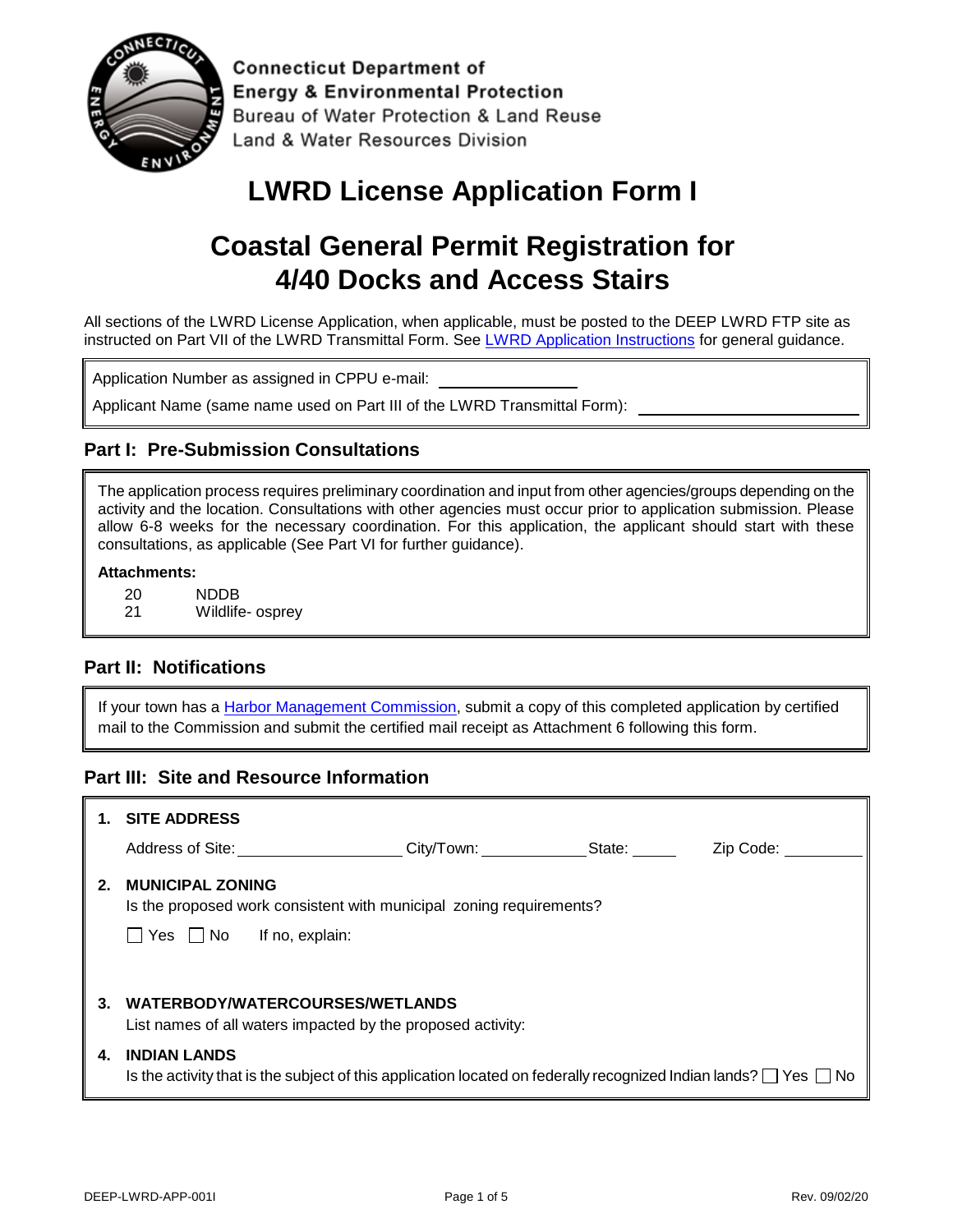| 5. | <b>AQUIFER PROTECTION AREAS</b><br>Is the site located within a mapped Level A or Level B Aquifer Protection Area, as defined in CGS section 22a-<br>$\Box$ Yes<br>$\Box$ No<br>If yes, check one: □ Level A or □ Level B<br>354a through 22a-354bb?<br>If Level A, are any of the regulated activities, as defined in RCSA section 22a-354i-1(34), conducted on<br>$\Box$ No<br>If yes, and your business is not already registered with the Aquifer<br>II Yes<br>this site?<br>Protection Program, contact the aquifer protection agent or DEEP to take appropriate action.<br>For more information on the Aquifer Protection Area Program, contact the program at 860-424-3019 or<br>visit the website at www.ct.gov/deep/aquiferprotection. See LWRD Application Instructions for further<br>guidance. |  |  |  |  |  |
|----|------------------------------------------------------------------------------------------------------------------------------------------------------------------------------------------------------------------------------------------------------------------------------------------------------------------------------------------------------------------------------------------------------------------------------------------------------------------------------------------------------------------------------------------------------------------------------------------------------------------------------------------------------------------------------------------------------------------------------------------------------------------------------------------------------------|--|--|--|--|--|
| 6. | <b>CONSERVATION OR PRESERVATION RESTRICTIONS</b>                                                                                                                                                                                                                                                                                                                                                                                                                                                                                                                                                                                                                                                                                                                                                           |  |  |  |  |  |
|    | Will the activity which is the subject of this application be located within a conservation or preservation<br>restriction area?<br>Π Yes<br>No                                                                                                                                                                                                                                                                                                                                                                                                                                                                                                                                                                                                                                                            |  |  |  |  |  |
|    | If yes, provide proof of written notice of this application to the holder of such restriction, and/or or a letter from<br>the holder of such restriction verifying that this application is in compliance with the terms of the restriction, as<br>Attachment 8.                                                                                                                                                                                                                                                                                                                                                                                                                                                                                                                                           |  |  |  |  |  |
| 7. | <b>LICENSE HISTORY</b>                                                                                                                                                                                                                                                                                                                                                                                                                                                                                                                                                                                                                                                                                                                                                                                     |  |  |  |  |  |
|    | Indicate the number and date of issuance of any previous state permits or certificates issued by DEEP or<br>USACE which authorized work at the site, and the names to whom they were issued.                                                                                                                                                                                                                                                                                                                                                                                                                                                                                                                                                                                                               |  |  |  |  |  |
|    | License/Permit/COP<br>Name of Permittee/<br>Date<br><b>Brief Description of</b><br><b>Work Authorized</b><br><b>Authorization Number and</b><br><b>Issued</b><br>Certificate Holder<br>Name of Agency                                                                                                                                                                                                                                                                                                                                                                                                                                                                                                                                                                                                      |  |  |  |  |  |
|    |                                                                                                                                                                                                                                                                                                                                                                                                                                                                                                                                                                                                                                                                                                                                                                                                            |  |  |  |  |  |
|    |                                                                                                                                                                                                                                                                                                                                                                                                                                                                                                                                                                                                                                                                                                                                                                                                            |  |  |  |  |  |
| 8. | <b>ENFORCEMENT HISTORY</b><br>Is this application associated with a formal or informal enforcement action that is pending with DEEP?<br>$\sqsupset$ Yes<br>$\Box$ No                                                                                                                                                                                                                                                                                                                                                                                                                                                                                                                                                                                                                                       |  |  |  |  |  |
|    | If yes, please provide the enforcement action reference number and name of the DEEP staff contact:<br>Enforcement Action #:<br>DEEP Division/Program: ______________________<br><b>DEEP Staff Contact:</b>                                                                                                                                                                                                                                                                                                                                                                                                                                                                                                                                                                                                 |  |  |  |  |  |
|    | If the property was the subject of any historical enforcement actions known to the applicant, explain:                                                                                                                                                                                                                                                                                                                                                                                                                                                                                                                                                                                                                                                                                                     |  |  |  |  |  |
| 9. | REGULATORY LIMIT - See Reference Guide for Regulatory Jurisdiction for further explanation if necessary.                                                                                                                                                                                                                                                                                                                                                                                                                                                                                                                                                                                                                                                                                                   |  |  |  |  |  |
|    | Indicate the landward extent of the State's regulatory jurisdiction by checking one box:<br>Coastal Jurisdiction Line (CJL) - for CJL information, refer to the Coastal Jurisdiction Fact Sheet<br>and Chart.                                                                                                                                                                                                                                                                                                                                                                                                                                                                                                                                                                                              |  |  |  |  |  |
|    | Mean High Water (MHW) - for projects located upstream of a tide gate, dam or weir (structure must<br>be shown on project plans).                                                                                                                                                                                                                                                                                                                                                                                                                                                                                                                                                                                                                                                                           |  |  |  |  |  |
|    | Tidal Wetland Boundary - To be used if tidal wetlands are located landward of CJL or MHW. Include<br>one foot above local extreme high water, if applicable.                                                                                                                                                                                                                                                                                                                                                                                                                                                                                                                                                                                                                                               |  |  |  |  |  |
|    | <b>10. TIDAL ELEVATIONS</b><br>Provide site elevations for CJL, MHW, Mean Low Water (MLW) and the High Tide Line (HTL)* in NAVD88.<br>For general elevation reference and conversion, please refer to USACE Tidal Flood Profiles; CO-OPS Map -<br>NOAA Tides & Currents; or, Online VDatum: Vertical Datums Transformation                                                                                                                                                                                                                                                                                                                                                                                                                                                                                 |  |  |  |  |  |
|    | $CJL = \_\_\_\_\_\_\_\$ MHW = $\_\_\_\_\_\_\_\_\_\_\_\_\_\_\_\_\_\_\_\_\_\_\_\_\_\_$<br>$HTL =$<br>*The HTL is necessary for USACE jurisdiction and required as part of the USACE application.                                                                                                                                                                                                                                                                                                                                                                                                                                                                                                                                                                                                             |  |  |  |  |  |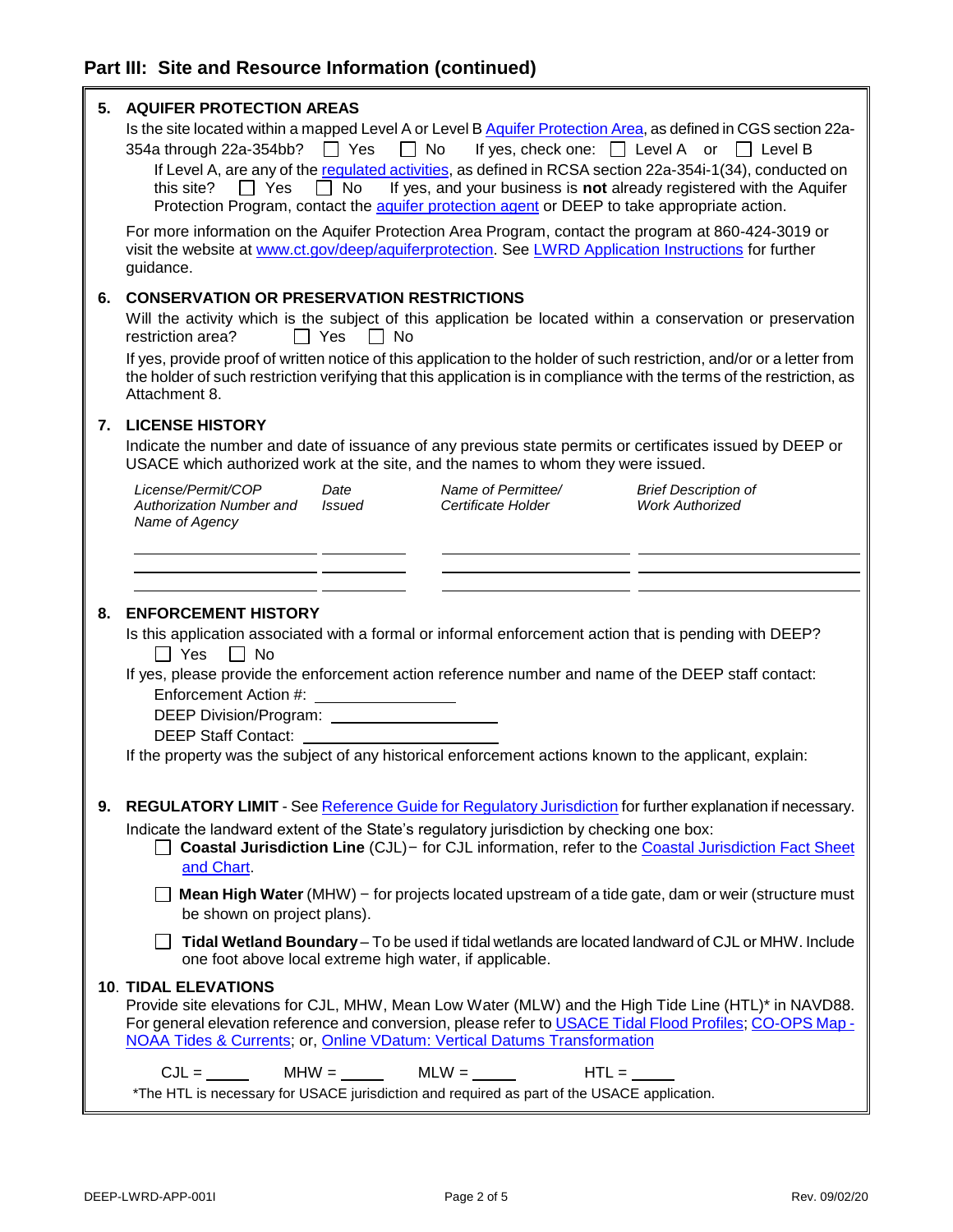### **Part III: Site and Resource Information (continued)**

### **11. Coastal Resource Impact Table**

Check the applicable boxes below to identify coastal resources to be impacted by the proposed activity at the project site. Describe the impacts, as applicable. For definitions, refer to the [Connecticut Coastal](https://www.ct.gov/deep/lib/deep/long_island_sound/coastal_management_manual/manual_08.pdf) [Management Manual.](https://www.ct.gov/deep/lib/deep/long_island_sound/coastal_management_manual/manual_08.pdf)

|  |                                         | square feet                                                                                 |                            |                   |                                                                                  |
|--|-----------------------------------------|---------------------------------------------------------------------------------------------|----------------------------|-------------------|----------------------------------------------------------------------------------|
|  | <b>Resource Type</b>                    | <b>Permanent</b><br>impact                                                                  | <b>Temporary</b><br>impact | <b>Mitigation</b> | <b>Describe Impacts</b>                                                          |
|  | Beaches/Dunes<br>below HTL<br>below CJL |                                                                                             |                            |                   |                                                                                  |
|  | <b>Tidal Wetlands</b>                   |                                                                                             |                            |                   | Identify if existing vegetation is salt, brackish or<br>freshwater wetland.      |
|  | Nearshore waters                        |                                                                                             |                            |                   |                                                                                  |
|  | <b>Resource Type</b>                    |                                                                                             |                            |                   | Describe Impacts (temporary and permanent)                                       |
|  | <b>Benthic Habitat</b>                  |                                                                                             |                            |                   |                                                                                  |
|  | <b>Intertidal Flats</b>                 |                                                                                             |                            |                   |                                                                                  |
|  | Submerged Aquatic<br>Vegetation (SAV)   |                                                                                             |                            |                   |                                                                                  |
|  | <b>Rocky Shorefront</b>                 | Include rocky intertidal areas.                                                             |                            |                   |                                                                                  |
|  | Finfish                                 |                                                                                             |                            |                   |                                                                                  |
|  | Wildlife                                |                                                                                             |                            |                   |                                                                                  |
|  | <b>Shellfish Areas</b>                  | Maps available at The Aquaculture Mapping Atlas.                                            |                            |                   |                                                                                  |
|  | <b>Coastal Hazard</b><br>Area           | <b>Discuss FEMA compliance.</b>                                                             |                            |                   |                                                                                  |
|  | <b>Bluffs/Escarpments</b>               | Describe impacts associated with flood and erosion control structures.                      |                            |                   |                                                                                  |
|  | Islands                                 | If new access is proposed, describe how island resources will be impacted.                  |                            |                   |                                                                                  |
|  | <b>Coastal Flooding</b>                 |                                                                                             |                            |                   | Describe how tide gates/fill/seawall height increases will impact flooding.      |
|  | <b>Water Circulation</b><br>Patterns    | Describe impacts from groins/abutments/jetties.                                             |                            |                   |                                                                                  |
|  | Drainage Patterns                       | Describe impacts from impervious surfaces/outfalls/weep holes and stormwater modifications. |                            |                   |                                                                                  |
|  | <b>Visual Quality</b>                   | Only applies to public views of statewide scenic significance.                              |                            |                   |                                                                                  |
|  | <b>Water Quality</b>                    |                                                                                             |                            |                   | Discuss sediment and erosion controls, water handling, and stormwater treatment. |
|  |                                         |                                                                                             |                            |                   |                                                                                  |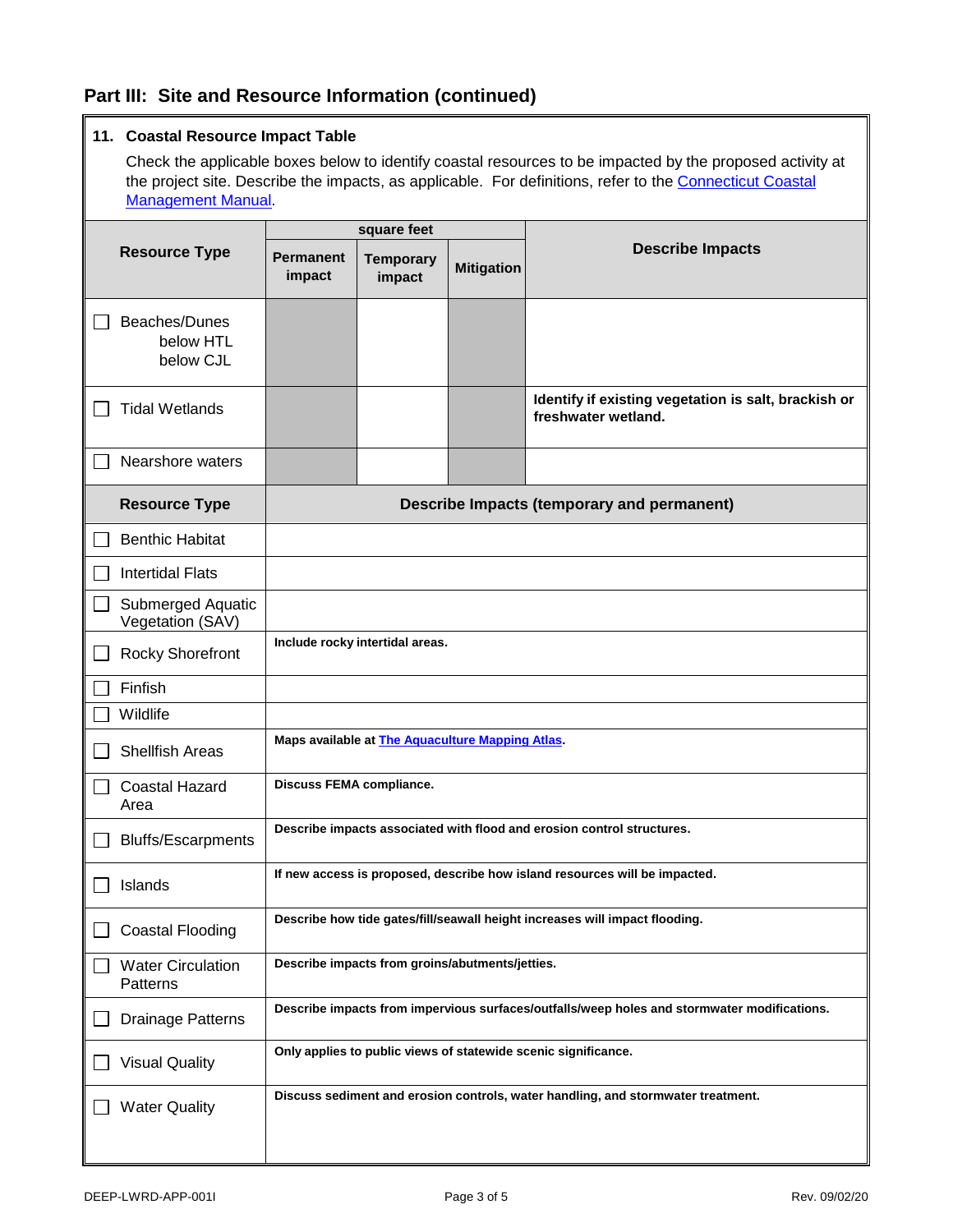## **Part IV: Project Information**

|    | 1. Describe the existing structures, conditions and uses at the site of the proposed work.<br>Provide photographs showing resources and existing site conditions as Attachment 10.                                                                                                                               |
|----|------------------------------------------------------------------------------------------------------------------------------------------------------------------------------------------------------------------------------------------------------------------------------------------------------------------|
| 2. | a. Describe the proposed regulated work and activities in a detailed narrative, including the number and<br>dimensions of structures and the volume and area of fill or excavations.                                                                                                                             |
|    | b. Describe the construction activities involved for the project in detail, including methods, sequencing,<br>equipment, and any alternative construction methods that might be employed.                                                                                                                        |
|    | c. Describe any erosion and sedimentation or turbidity control installation and maintenance schedule and<br>plans in detail. Such plans should be prepared in accordance with the 2002 Connecticut Guidelines for<br>Soil Erosion and Sediment Control, as revised, established pursuant to CGS section 22a-328. |
|    | d. Anticipated date of project initiation:<br>Indicate the length of time needed to complete the project and identify any anticipated time restrictions:                                                                                                                                                         |

## **Part V: General Permit Eligibility**

r.

Please confirm dock/access stair eligibility by checking the applicable boxes in the checklist below.

| <b>Not</b><br>applicable | Confirm | <b>Eligibility Requirements</b>                                                                                                                                                                                                                                     |  |  |  |
|--------------------------|---------|---------------------------------------------------------------------------------------------------------------------------------------------------------------------------------------------------------------------------------------------------------------------|--|--|--|
|                          |         | There is no submerged aquatic vegetation in the vicinity of the dock/stair.                                                                                                                                                                                         |  |  |  |
|                          |         | The site is a residential property.                                                                                                                                                                                                                                 |  |  |  |
|                          |         | The dock/stair is not located in a right-of-way or easement.                                                                                                                                                                                                        |  |  |  |
|                          |         | The dock/stair is not an obstruction to: navigation; pedestrian access at mean high water; or<br>water access at adjacent parcels.                                                                                                                                  |  |  |  |
|                          |         | The dock/stair is the only water access for this site. (It may be reasonable to propose a dock<br>at a site with an existing stair depending on site circumstances - check with LWRD staff for<br>guidance.)                                                        |  |  |  |
|                          |         | The dock, including boat lift, hoist or davits, (tie-off pilings excluded) does not extend past a<br>depth of -4.0' mean low water or a distance of 40' from mean high water, whichever is<br>shortest.                                                             |  |  |  |
|                          |         | Any fixed pier is $\leq$ 4.0' wide.                                                                                                                                                                                                                                 |  |  |  |
|                          |         | The most waterward float is $\leq 100$ s.f. and any ramp landing float is $\leq 30$ s.f.                                                                                                                                                                            |  |  |  |
|                          |         | Total dock surface area waterward of mean high water is $\leq$ 220 s.f.                                                                                                                                                                                             |  |  |  |
|                          |         | For docks over tidal wetlands, there are no floats over the tidal wetland vegetation and the<br>lowest horizontal member of any fixed pier is $\geq$ 5.0' off the substrate.                                                                                        |  |  |  |
|                          |         | Site conditions allow for a float < 100 s.f off a bulkhead or seawall with a ramp parallel to the<br>wall and a 40 s.f. platform.                                                                                                                                   |  |  |  |
|                          |         | Access stairs are designed such that: no support piles, footing or landings are located over<br>tidal wetlands; orientation is parallel to shore; stair is $\leq 4.0$ ' wide; landing is $\leq 5.0$ ' wide; and<br>stair extends $< 6.0$ ' off the toe of any wall. |  |  |  |